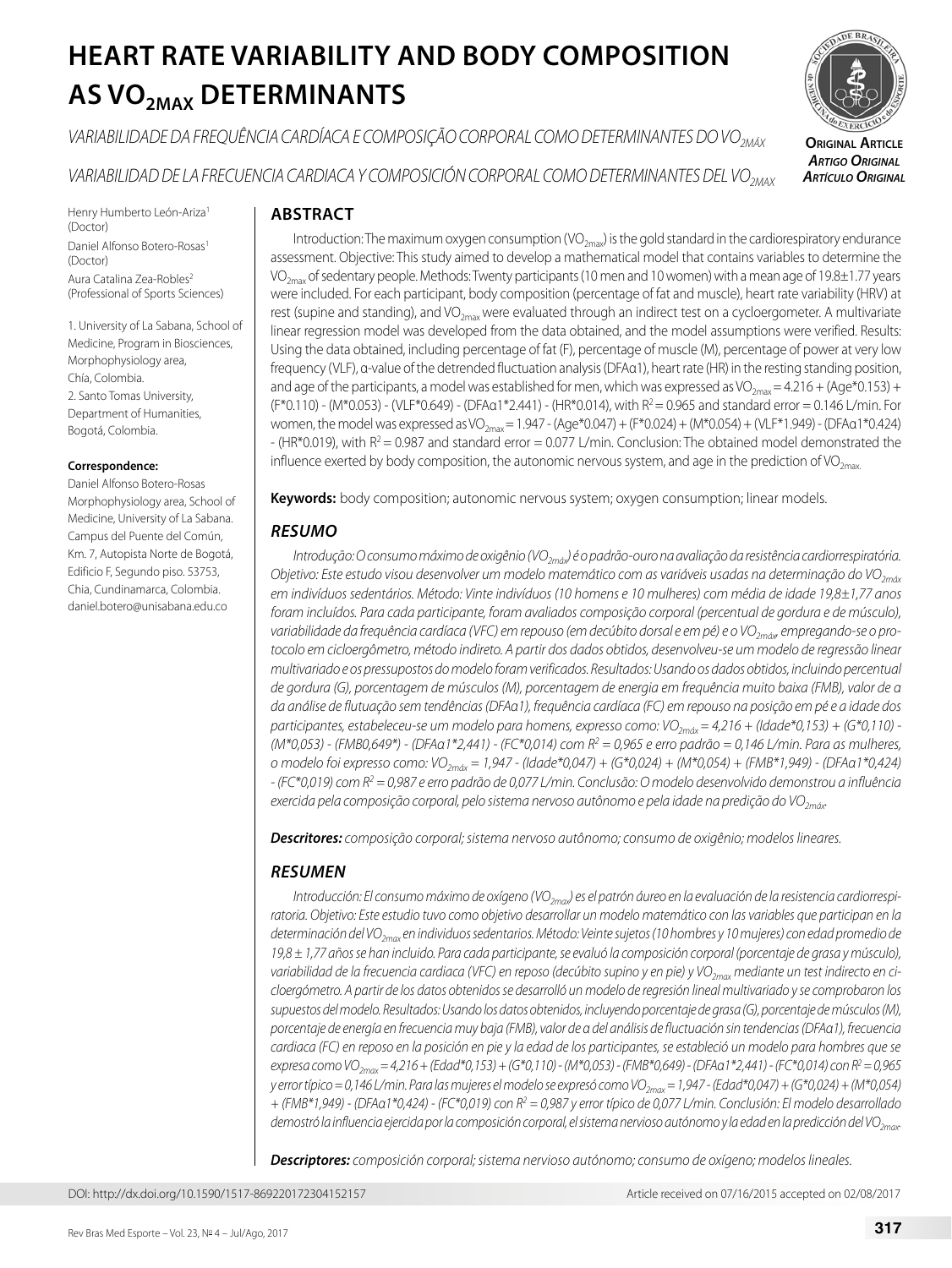## **INTRODUCTION**

For the determination of cardiorespiratory endurance, the gold standard has been maximum oxygen consumption ( $VO_{2m}$ <sub>x</sub>), which corresponds to the maximum transport capacity and use of oxygen during high intensity exercise<sup>1</sup>. From a physiological point of view, VO<sub>2max</sub> is determined by central conditions associated with the transport of atmospheric oxygen to the muscles (lung function, cardiac output, and blood volume), while the use of oxygen is determined peripherally by conditions such as muscular capillarity, diffusion capacity, and mitochondrial activity<sup>2</sup>. In addition, there is a significant genetic component of  $VO<sub>2max</sub><sup>3</sup>$ . .

From a central viewpoint, one of the main factors for the determination of VO<sub>2max</sub> is cardiac output, which corresponds to the volume of blood ejected by the heart in one minute. This value can be increased by as much as six times in the case of high-intensity exercise in well-trained athletes<sup>4</sup>. Cardiac output exhibits rapid variation due to the action of the autonomic nervous system, and it can be greatly increased in the ventricular cavities, which has been observed in athletes<sup>5</sup>.

To evaluate the action of the autonomic nervous system, Heart Rate Variability (HRV) has been used, which analyzes a time series (TS) of the variation in the duration of a beat with respect to the next. In addition, due to the use of digital signal processing systems, this TS can be analyzed by characteristics of its spectrum and by nonlinear methods<sup>6</sup>. Similarly, both HRV and heart rate (HR) at rest account for cardiovascular adaptations such as left ventricular hypertrophy and increased parasympathetic tone<sup>7</sup>.

From a peripheral point of view, conditions exist at the muscular level itself that are related to  $VO_{2max}$  such as muscular capillarity and mitochondrial density<sup>8</sup>. This finding demonstrates the directly proportional relationship between  $VO_{2\text{max}}$  and muscle mass and an inversely proportional relationship to percentage of fat<sup>9</sup>.

Given the significant role that  $VO_{2max}$  plays in predicting cardio-respiratory fitness and its limitations for direct evaluation in physically inactive people, the aim of this study is to contribute to the development of a mathematical model that determines the variables that are directly involved in predicting the  $VO<sub>2max</sub>$  in sedentary people.

#### **MATERIALS AND METHODS**

After approval of the project by the ethics committee of the University of La Sabana, 20 volunteer subjects (10 men and 10 women) with a mean age of 19.8 ±1.77 were selected for convenience. The inclusion criteria consisted of a sedentary lifestyle, no history of cardiovascular disease, no musculoskeletal pathological conditions, and not taking any medications that affect the response of the autonomic nervous system. All participants signed an informed consent form. In addition, a specialist with the capacity to evaluate obtained biological signals was consulted, and those subjects whose signals were excessively contaminated and were impossible to clean were excluded. Participants were evaluated in the morning between 7 and 9 a.m. and were asked about quality of sleep the night before and the use of caffeine, alcohol, or cigarettes during the previous 24 hours; inclusion decisions were postponed for those who did not meet the established criteria.

#### **Acquisition variables**

Body composition was evaluated anthropometrically, and the measures included body weight (kg), height (cm) and six skin folds (triceps, suprailiac, subscapular, abdominal, thigh, and leg). To calculate the fat percentage, the Yuhasz<sup>10</sup> formula was used, and for muscle mass calculations, the Doupe et al.<sup>11</sup> formula was used. The perimeters, diameters, and folds were obtained by a standardized protocol applied by a certified expert of the International Society for the Advancement of Kinanthropometry (ISAK). In addition, waist circumference was measured midway between the seventh rib and the iliac spine12. The instruments used included a Harpenden® caliper, a Stanley® metric tape, a Berfer® pachymeter, a Faga® stadiometer, and an Omron® scale. HR was measured in subjects in the physiology laboratory of the Biomedical Campus of the University of La Sabana at an average temperature of 20°C without any influence from drafts, noise or lights, which can alter the response of the autonomic nervous system. For these measurements, a Polar RS800CX heart rate monitor was used for 10 minutes (five minutes in the supine position and five minutes in the standing position), which is enough time for signal analysis $13$ . After warming up for five minutes, and after having established 75% of the maximum theoretical HR by the Tanaka et al.<sup>14</sup> formula the subjects performed an incremental test on the cycloergometer until they reached the established HR. At that point, the power was recorded, and this value was used to estimate  $VO_{2\text{max}}$  with the Astrand nomogram of the cycloergometer<sup>15</sup>. The general characteristics of the participants are described in Table 1.

#### **Signal analysis**

Analysis of HRV was performed using Kubios HRV software (University of Kuopio)<sup>16</sup>. The pre-processing phase of the HR signal consisted of removal of artifacts (RR interval variations greater than 0.45 sec with respect to the average) and filtering of the signal using a Smoothness priors high-pass filter with a Lambda of 500 and a cutoff frequency of 0.035 Hz<sup>17</sup>. From the noise-free tachogram obtained, the ST segment of the HRV was analyzed in the time domain, and the relevant parameters were calculated (average HR, standard deviation of the heart rate (STDHR), root mean square of the differences between successive RR intervals (RMSSD), and the number of successive RRs that differ by more than 50 ms divided by the total RR intervals (pNN50).

For analysis of the frequency domain, a Fast Fourier transform (FFT) and autoregressive (AR) analysis were used. To obtain an ST segment with equidistant samples, piecewise cubic spline interpolation was used at a rate of 4 Hz; then an FFT was applied to obtain the power spectral density (PSD) and power parameters (RMS and total percentage values) in the very low frequency (VLF, 0-0.04 Hz), low frequency (LF, 0.04 – 0.15 Hz), and high frequency (HF, 0.15 – 0.4 Hz) ranges. Subsequently, a 16<sup>th</sup> order AR model was implemented to obtain these same values in the VLF, LF, and HF ranges. For the nonlinear analysis, a Poincaré diagram was used to establish the SD1 and SD2 parameters, and detrended fluctuation analysis (DFA) was used to establish α1 and α2. The overall results of the HRV analysis are shown in Table 2.

|  | Table 1. General characteristics of body composition and oxygen consumption. |
|--|------------------------------------------------------------------------------|
|--|------------------------------------------------------------------------------|

|                                | Men    |           | Women  |           |                   |
|--------------------------------|--------|-----------|--------|-----------|-------------------|
|                                | X      | <b>SD</b> | X      | <b>SD</b> | <b>Difference</b> |
| Age                            | 19.50  | 1.08      | 20.10  | 2.28      | $p = 0.47$        |
| Weight (kg)                    | 68.22  | 8.25      | 57.27  | 8.08      | $p < 0.01*$       |
| Height (cm)                    | 177.90 | 8.62      | 161.10 | 3.63      | $p < 0.00*$       |
| % Fat                          | 13.17  | 4.19      | 31.67  | 10.00     | $p < 0.00*$       |
| % Muscle                       | 51.28  | 3.67      | 37.30  | 6.29      | $p < 0.00*$       |
| Waist circumference<br>(cm)    | 83.70  | 7.87      | 78.74  | 6.18      | $p = 0.14$        |
| Power (W)                      | 112.01 | 17.97     | 71.10  | 15.24     | $p < 0.00*$       |
| HR Test (beats/min)            | 147.85 | 4.57      | 145.30 | 4.30      | $p = 0.22$        |
| % max HR                       | 76.07  | 2.24      | 74.94  | 2.04      | $p = 0.25$        |
| VO <sub>2max</sub> (L/m)       | 2.57   | 0.45      | 2.23   | 0.39      | $p = 0.08$        |
| VO <sub>2max</sub> (ml/kg/min) | 37.88  | 6.09      | 39.70  | 9.27      | $p = 0.61$        |

SD: Standard Deviation, HR: Heart rate, VO<sub>2max</sub>: Maximum oxygen consumption, \*Statistically significant difference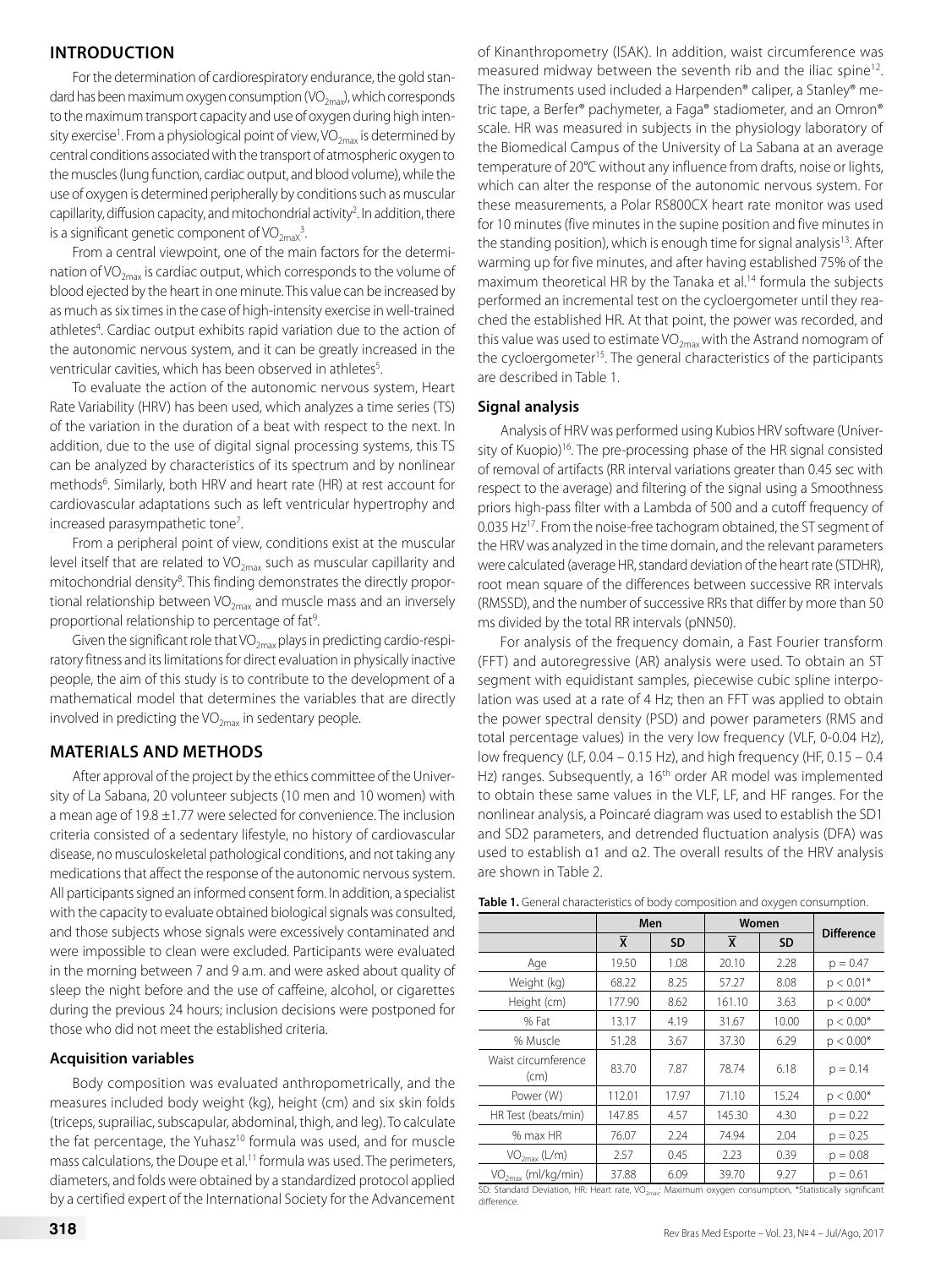|                                            |                 |                   | Men                              | Women             | <b>Difference</b>             |
|--------------------------------------------|-----------------|-------------------|----------------------------------|-------------------|-------------------------------|
|                                            |                 | Supine            | 69.2 $\pm$ (8.9)                 | $76.8 \pm (8.4)$  | $p = 0.04*$                   |
|                                            | <b>HR</b>       | Standing          | $89.4 \pm (9.0)$                 | $92.7 \pm (5.6)$  | $p = 0.40$                    |
|                                            | <b>STDHR</b>    | Supine            | $6.4 \pm (1.5)$                  | $6.8 \pm (1.9)$   | $p = 1.00$                    |
|                                            |                 | Standing          | $7.2 \pm (1.9)$                  | $7.2 \pm (13)$    | $p = 0.63$                    |
| Time domain                                | <b>RMSSD</b>    | Supine            | $89.5 \pm (54.2)$                | $82.9 \pm (25.5)$ | $p = 0.18$                    |
|                                            |                 | Standing          | $21.9 \pm (11.6)$                | $22.8 \pm (7.7)$  | $p = 0.82$                    |
|                                            | pNN50           | Supine            | 48.6 $\pm$ (22.5)                | $35.6 \pm (18.1)$ | $p = 0.17$                    |
|                                            |                 | Standing          | $4.9 \pm (4.9)$                  | $5.0 \pm (5.6)$   | $p = 0.96$                    |
|                                            | %VLF            | Supine            | $29.6 \pm (15.9)$                | $32.5 \pm (14.5)$ | $p = 0.68$                    |
|                                            |                 | Standing          | $50.0 \pm (21.8)$                | 46.6 $\pm$ (18.3) | $p = 0.71$                    |
|                                            | %LF             | Supine            | $23.5 \pm (7.0)$                 | $26.6 \pm (8.9)$  | $p = 0.41$                    |
| Frequency                                  |                 | Standing          | 40.7 $\pm$ (18.1)                | 42.2 $\pm$ (16.8) | $p = 0.85$                    |
| Domain                                     | %HF             | Supine            | 46.7 $\pm$ (17.9)                | $40.7 \pm (18.6)$ | $p = 0.47$                    |
|                                            |                 | Standing          | $9.3 \pm (6.1)$                  | $11.2 \pm (4.2)$  | $p = 0.42$                    |
|                                            | LF/HF           | Supine            | $0.67 \pm (0.59)$                | $0.94 \pm (0.82)$ | $p = 0.41$                    |
|                                            |                 | Standing          | $6.0 \pm (3.6)$                  | 4.1 $\pm$ (2.0)   | $p = 0.16$                    |
| Nonlinear<br>analysis                      | SD <sub>1</sub> | Supine            | $63.4 \pm (38.4)$                | 44.6 $\pm$ (18.0) | $p = 0.88$                    |
|                                            |                 | Standing          | $16.6 \pm (7.4)$                 | $16.1 \pm (5.5)$  | $p = 0.19$                    |
|                                            | SD <sub>2</sub> | Supine            | $100.2 \pm (33.7)$               | $88.2 \pm (22.9)$ | $p = 0.33$                    |
|                                            |                 | Standing          | $78.8 \pm (23.3)$                | $70.6 \pm (11.7)$ | $p = 0.38$                    |
|                                            | DFAa1           | Supine            | $0.78 \pm (0.25)$                | $0.78 \pm (0.22)$ | $p = 0.31$                    |
|                                            |                 | Standing          | $1.56 \pm (0.18)$                | $1.49 \pm (0.13)$ | $p = 0.34$                    |
|                                            | $DFA\alpha2$    | Supine            | $0.89 \pm (0.23)$                | $0.23 \pm (0.17)$ | $p = 0.45$                    |
| LIB LIFE ALLE CEDUID, Care dead de Service |                 | Standing<br>$-41$ | $0.90 \pm (0.21)$<br>. 011000000 | $0.90 \pm (0.19)$ | $p = 0.94$<br>$-4 + 1 = -124$ |

**Table 2.** Variables used for analysis of Heart Rate Variability. Values in parentheses correspond to the standard deviation.

HR: Heart Rate; STDHR: Standard deviation of heart rate values; RMSSD: Root mean square of the differences between successive RR intervals; pNN50: Number of successive RR intervals that differ by more than 50 ms divided by total RR intervals; VLF: Very Low Frequency; LF: Low Frequency; HF: High Frequency; SD1 and SD2: Standard deviations of the Poincaré graph; DFA: Detrended fluctuation analysis.

#### **Statistical analysis**

Statistical analyses were performed with IBM SPSS Statistics 21. Initially, the means of the general parameters (age, weight, height, body composition, VO<sub>2max</sub> and HR) of men and women were statistically compared with a two-tailed t-test for unpaired data. The level of statistical significance was set at a *p* value ≤ 0.05. Next, the Pearson correlation coefficients (*r*) were calculated between VO<sub>2max</sub> and each of the variables including body composition, age, and HRV. An association was established according to the  $r$  value (no correlation  $r = 0.0$ , weak  $r = 0.1$ , medium  $r = 0.5$ , significant  $r = 0.75$ , very strong  $r = 0.9$ , and perfect  $r = 1$ ) for further ordering using the association value<sup>18</sup>. From this ordering, the best predictors of the dependent variable (VO $_{2\text{max}}$ ) in men and women were recorded and used to implement a multivariate linear regression model, according to equation 1 below. In the development of this model, simple linear regression and stepwise regressions were performed to discriminate each of the predictors and eliminate collinearity.

Equation 1:

## VO<sub>2max</sub> = β<sub>0</sub> + β<sub>1</sub>X<sub>1</sub> + β<sub>2</sub>X<sub>2</sub> +  $+$  + β<sub>K</sub>X<sub>K</sub> + β1X1 + ε

Where VO<sub>2max</sub> is the value estimated by the Astrand nomogram,  $X_1$ ,  $X_2... X_k$  are the independent variables,  $B_0$  is the initial condition,  $\beta_1$ ,  $\beta_2...$  $β<sub>k</sub>$  correspond to the coefficients of each of the variables, and ε is the residual or unpredictable value.

To determine the validity of the model, compliance with the assumptions was evaluated independently, including Homoscedasticity, (standardized residual error values vs. standardized predictions), Normality (behavior of probabilities), Non-collinearity (inflation factors of the variance), Linearity (correlations between independent variables and the dependent variable), and Independence (Durbin Watson model)<sup>19</sup>.

## **RESULTS**

The independent variables that showed a stronger association with the dependent variable (VO<sub>2max</sub>) for men were age, HR at rest in a supine position, and DFAα1 in the nonlinear analysis. For women, the variables included percentage of muscle mass, percentage of fat, percentage of VLF in a supine position analyzed by the AR method, and HR value at rest with patient in a standing position (Table 3).

The model output showed an  $R^2$  of 0.965 for men with a standard error of estimation of VO<sub>2max</sub> of 0.146 L/min, while for women, the R<sup>2</sup> was 0.987 with a standard error of estimation of VO<sub>2may</sub> of 0.077 L/min. The ANOVA for both men and women showed a linear relationship between the dependent variable and the independent variables, which was significant in men ( $p = 0.027$ ) and women ( $p = 0.007$ ). The Durbin Watson test for independence produced a value of 3.209 for men and 2.036 for women. The scatterplots of standardized predictions and standardized residuals (Figure 1A and 1B) did not show any pattern of association, which is consistent with homoscedasticity, while the normal probability graph (Figure 1C and 1D) showed a trend of aligned residues along the diagonal of the graph associated with normality.

Inflation factors of the variance in the model for men ranged from 1.494 to 5.676 and were higher for the DFAα1 variable. In the case of women, the values ranged from 1.493 to 3.145, and the percentage of muscle mass variable was higher.

Finally, the equation obtained for the prediction of VO<sub>2max</sub> in men was: Equation 2:

$$
VO_{2max} = 4.216 + (age * 0.153) + (%) (8.110) - (%) (8.412 + 0.053)
$$
  
- (%) VLF \* 0.649) - DFA<sub>α1</sub> \* 2.441) - (Standing HR \* 0.014)

**Table 3.** Correlation between the dependent variable (maximum oxygen consumption) and the independent variables used to develop the model.

|          |              | Age   | % Fat    | % Muscle | %VLF     | DFAa1    | Supine HR |
|----------|--------------|-------|----------|----------|----------|----------|-----------|
| Men      | Correlation  | 0.423 | 0.162    | 0.076    | $-0.160$ | $-0.362$ | $-0.527$  |
| $n = 10$ | p - value    | 0.112 | 0.328    | 0.417    | 0.330    | 0.152    | 0.059     |
| Women    | Correlation  | 0.212 | $-0.315$ | 0.668    | 0.641    | 0.466    | $-0.723$  |
| $n = 10$ | - value<br>n | 0.278 | 0.188    | $0.017*$ | $0.023*$ | 0.087    | $0.009*$  |
| All      | Correlation  | 0.202 | $-0.465$ | 0.609    | 0.206    | 0.136    | $-0.682$  |
| $n = 20$ | - value<br>n | 0.394 | $0.039*$ | $0.004*$ | 0.384    | 0.569    | $0.009*$  |

\*Statistically significant difference.



**Figura 1.** Figure A and B represent scatterplots of the residuals, while Figures C and D represent the probability of the residuals.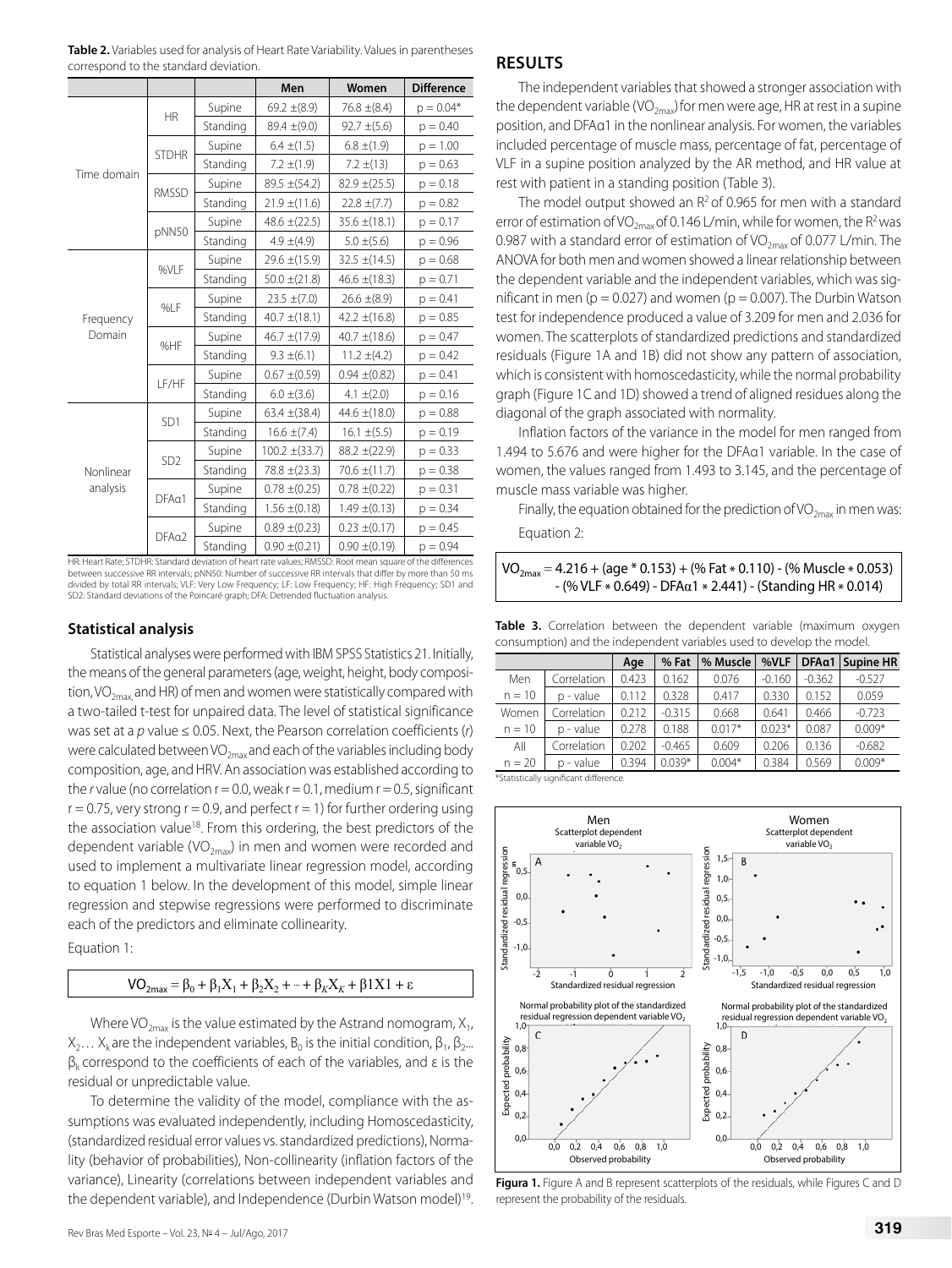Equation 3:

#### $VO_{2max} = 1.947 + (age * 0.047) + (%)$  Fat  $*$  0.024) - (% Muscle  $*$  0.054) + (% VLF \* 1.949) - DFAα1 \* 0.424) - (Standing HR \* 0.019)

The results for the coefficients, standard error, significance, and inflation factors of the variance for men and women are shown in Table 4. The results of the predicted values and actual values for each of the cases in men and women are shown in Table 5 and Figure 2.

|       |                                                                 |         | coefficients              | Nonstandardized Standardized<br>coefficients |         | <b>Inflation</b><br>p - Value   Factor of the<br>Variance |
|-------|-----------------------------------------------------------------|---------|---------------------------|----------------------------------------------|---------|-----------------------------------------------------------|
|       |                                                                 | B       | <b>Standard</b><br>error. | <b>Beta</b>                                  |         |                                                           |
|       | constant                                                        | 4.22    | 2.20                      | NA.                                          | 0.15    | NA.                                                       |
|       | Age                                                             | 0.15    | 0.06                      | 0.37                                         | $0.09*$ | 1.80                                                      |
|       | % Fat                                                           | 0.11    | 0.02                      | 1.02                                         | $0.01*$ | 3.32                                                      |
| Men   | % Muscle                                                        | $-0.05$ | 0.03                      | $-0.43$                                      | 0.16    | 4.61                                                      |
|       | %VLF                                                            | $-0.65$ | 0.37                      | $-0.23$                                      | 0.18    | 1.49                                                      |
|       | DFA <sub>01</sub>                                               | $-2.44$ | 0.46                      | $-1.36$                                      | $0.01*$ | 5.68                                                      |
|       | Standing HR                                                     | $-0.01$ | 0.01                      | $-0.28$                                      | 0.19    | 2.41                                                      |
|       | (Constant)                                                      | 1.95    | 0.72                      | NA.                                          | 0.07    | NA.                                                       |
|       | Age                                                             | $-0.05$ | 0.01                      | $-0.28$                                      | $0.04*$ | 1.49                                                      |
|       | % Fat                                                           | 0.02    | 0.00                      | 0.63                                         | $0.01*$ | 2.54                                                      |
| Women | % Muscle                                                        | 0.05    | 0.01                      | 0.88                                         | $0.01*$ | 3.14                                                      |
|       | %VLF                                                            | 1.95    | 0.28                      | 0.73                                         | $0.01*$ | 2.41                                                      |
|       | $DFA\alpha1$                                                    | $-0.42$ | 0.18                      | $-0.26$                                      | 0.09    | 2.54                                                      |
|       | Standing HR                                                     | $-0.02$ | 0.00                      | $-0.43$                                      | $0.02*$ | 1.86                                                      |
|       | NA: Not applicable. *statistically significant data (p < 0.05). |         |                           |                                              |         |                                                           |

| Number of cases |                 | Actual VO <sub>2max</sub> | Predicted VO <sub>2max</sub> | <b>Difference</b> |
|-----------------|-----------------|---------------------------|------------------------------|-------------------|
|                 | 1               | 2.44                      | 2.49                         | $-0.05$           |
|                 | $\overline{2}$  | 3.35                      | 3.28                         | 0.07              |
|                 | 3               | 2.44                      | 2.60                         | $-0.16$           |
|                 | $\overline{4}$  | 2.47                      | 2.42                         | 0.05              |
|                 | 5               | 2.39                      | 2.32                         | 0.07              |
| Men             | 6               | 3.06                      | 3.15                         | $-0.09$           |
|                 | 7               | 3.11                      | 3.02                         | 0.09              |
|                 | 8               | 1.95                      | 1.99                         | $-0.04$           |
|                 | 9               | 2.12                      | 2.05                         | 0.07              |
|                 | 10              | 2.40                      | 2.39                         | 0.01              |
|                 | 1               | 2.55                      | 2.57                         | $-0.02$           |
|                 | $\overline{2}$  | 1.78                      | 1.82                         | $-0.04$           |
|                 | 3               | 1.65                      | 1.70                         | $-0.05$           |
|                 | $\overline{4}$  | 2.63                      | 2.61                         | 0.02              |
|                 | 5               | 2.59                      | 2.60                         | $-0.01$           |
| Women           | 6               | 2.46                      | 2.43                         | 0.03              |
|                 | 7               | 2.38                      | 2.44                         | $-0.06$           |
|                 | 8               | 2.51                      | 2.48                         | 0.03              |
|                 | 9               | 1.84                      | 1.76                         | 0.08              |
|                 | 10 <sup>1</sup> | 1.91                      | 1.91                         | 0.00              |

| Table 5. Behavior of actual and predicted oxygen consumption values and their |  |
|-------------------------------------------------------------------------------|--|
| differences.                                                                  |  |

# **DISCUSSION**

The fundamental hypothesis of the study is based on the ability to predict VO $_{2\text{max}}$  from the variables body composition and HRV. The results obtained showed an inverse correlation between  $VO_{2max}$  and adipose tissue (r = -0.315) and a directly proportional relationship to muscle mass



**Figure 2.** Correlation graph for data obtained in men and women through the Astrand test and calculated oxygen consumption from equations 2 and 3.

in women ( $r = 0.668$ ). Similar results were found in previous studies, which demonstrated that adipose tissue exhibited an inverse relationship with the measured VO<sub>2max</sub> (r = -0.40)<sup>9</sup> and, in turn, was proportional to muscle mass ( $r = 0.68$ )<sup>20</sup>; the latter was analyzed in patients with heart failure. Additional studies presented fat free mass ( $r = 0.87$ ) as a fundamental determinant of VO<sub>2max</sub><sup>21</sup>, which was not found in our case. Other widely used variables such as body weight and body mass index showed poor prediction of VO<sub>2max</sub>, which was also shown in other studies<sup>22</sup>.

Physiologically, the relationships found are valid, as skeletal muscle is considered the most active tissue from a metabolic point of view, in addition to being highly vascularized and rich in mitochondria<sup>23</sup>, contrary to adipose tissue, which has poor metabolic activity.

Athletes and individuals highly trained in predominantly aerobic exercise have a decreased HR at rest as a result of both neural and anatomical adaptations<sup>24</sup>. For this reason, the HR at rest has been proposed as a predictor of VO<sub>2max</sub><sup>25</sup>. In this study, we showed that for men (r = -0.527) and women ( $r = -0.723$ ), there is an inverse relationship between HR at rest in a standing position and  $VO_{2\text{max}}$ . With respect to HRV and prediction of VO<sub>2max</sub>, some authors have stated that HRV can only explain up to 20.1% of the behavior of VO<sub>2max</sub><sup>26</sup>; however, our results demonstrated that variables such as percentage of power at VLF or DFA fluctuation analysis are highly associated with the prediction of VO<sub>2may</sub>. These findings present new research opportunities, as the power at VLF is related to changes in the humoral system<sup>27</sup>, while DFA fluctuations have been considered useful when analyzing the intrinsic behavior of a system<sup>28</sup>. Finally, the age of the participants influenced the final prediction model of  $VO_{2mav}$ , with correlations of  $r = 0.423$  in men and  $r = 0.212$  in women, which has been considered in the development of other prediction models<sup>29</sup>.

The Durbin Watson test for independence of variables showed, in the case of women, independence of the residuals, while in men, the residuals were autocorrelated. These finding are consistent because HRV is related to physical activity and body composition $30$ . Changes in body composition can lead to changes in the autonomic response; thus, in obese patients, the percentage of fat is associated with a decrease in the behavior of LF ( $r = -0.43$ ) and a lower RMSSD ( $r = -0.35$ )<sup>31</sup>. Similar results have been found in other studies in which adipose tissue has been shown to be related to the LF/HF ( $r = 0.56$ )<sup>32</sup>.

Although many studies have shown changes in HRV in athletes and physically active people<sup>33</sup>, few studies have linked these findings to the composition of muscle mass. Some authors have found that HRV in overweight patients is lower when it is associated with reduced muscle mass<sup>34</sup>, while other authors have shown that anthropometric behavior contributes to changes in the HRV<sup>35</sup>.

A small sample of individuals was used because this was considered a pilot study; the sample should be expanded to validate the equations.